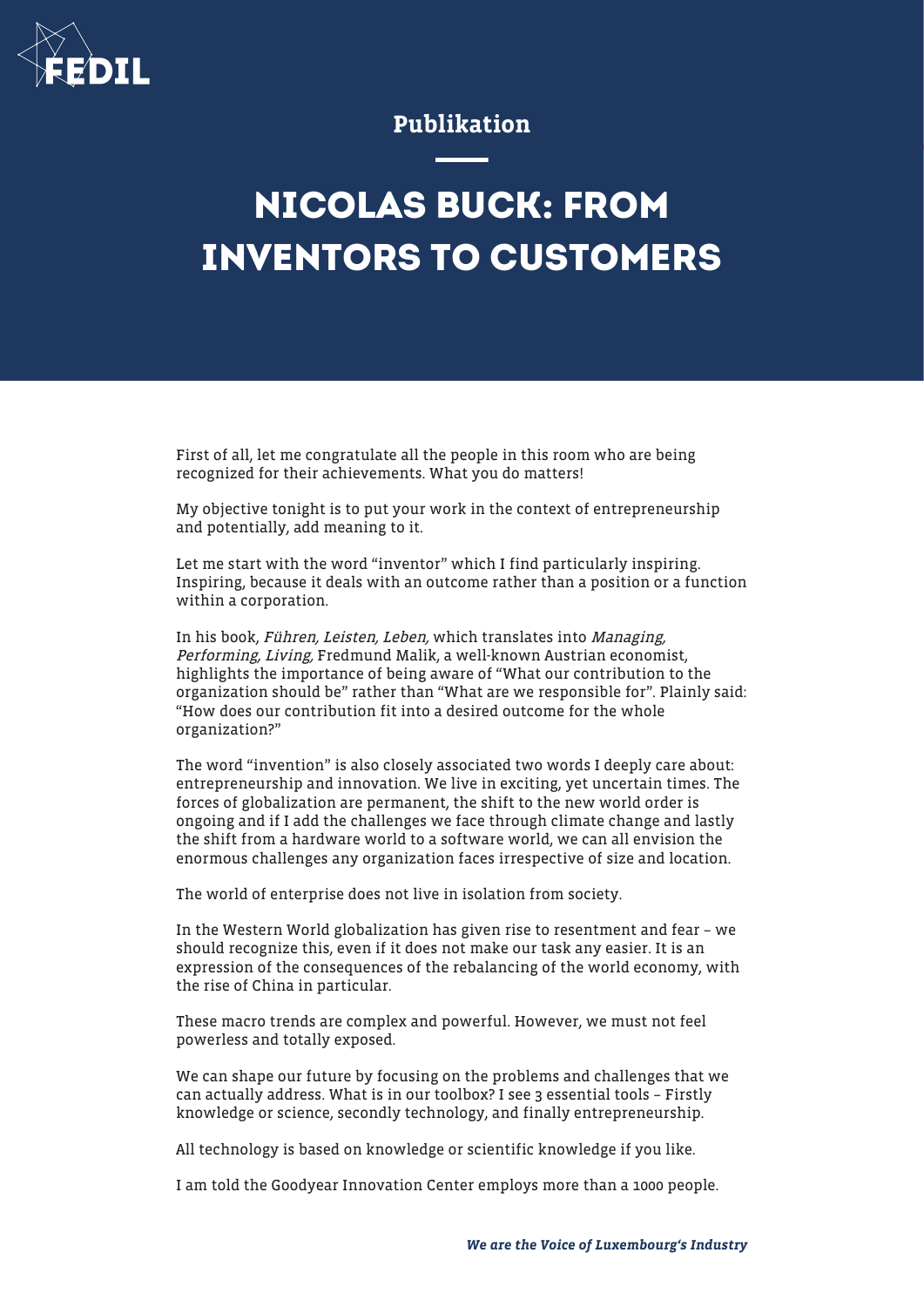1000 people that endeavor every day to increase the collective base of knowledge for example in the area of material science. This knowledge will be turned into technology that in turn the entrepreneurial spirit inside of your organization will turn into product consumers want to buy. Innovation cannot prosper without the end customer. Peter Drucker once wrote that the purpose of any organization is to win the choices of customers. I believe him to be right and that this conviction gives purpose and direction to all of our organizations.

As an outsider but an admirer of your industry I can only feel very humble when I consider the technical and often opposing problems you are trying to solve. A tire is an exceptionally complex product. And yes, I realize that it is the only thing between me and the road. We have incredible demands – perfect grip, no noise, efficient consumption and all of this in an industry that is witnessing all the macro changes I mentioned before.

And the challenge we all face is to structure this process of innovation. How do we deal with the noise? How do we deal with artificial intelligence, with what our customers are telling us and finally, how do we deal with the new entrants into our industry. There is a fine line between the confidence in the strength and the capabilities of our companies and the denial we may show to how the market is responding to products of competitors.

How do we balance speed and the urgency we need to show, with the time we need to develop, test and introduce innovation? These are complex and relevant questions. And if it can be of any comfort to all of you sitting in this room, I ask myself the same questions and the company I run today employs only 22 people!

But in this race for innovation, the contribution of everybody in an organization is needed however qualified and experienced they are. Diversity of age, race and gender are in in my opinion a key enabler to push innovation inside of our companies. What we need are conflicting views, passionate arguments to achieve better decisions because our resources and time are limited.

ESG – environmental, social and governance standards will continue to set the context in which companies operate. It will guide the choices of consumers and especially the millennial generation and determine the allocation of capital through financial markets. Financial markets will not tell us how to produce a product but will increasingly determine what is produced.

I am a strong advocate of entrepreneurship. I have experienced both success and failure on this journey. Entrepreneurs or entrepreneurial organizations which can range from quoted companies, startups and even the state bring the new into the world. How do you bring the new into the world? I have often thought about that question- and after 25 years I would probably argue that it is a combination of two processes- firstly the lonely exercise of a person sitting in an office, on a park bench or in a car absorbing information and creating a mental image of a problem and developing a solution to that problem. Then comes the terrifying time where you in your work or me in mine will have to put these ideas on paper. I imagine that your ideas find representation through formulas and technical diagrams and simulations. In my world – I am an economist – these assumptions are expressed in words and at the end of the document there may be a spreadsheet highlighting the cost of this investment. Revenues are pure speculation.

This process of bringing the new into the world is a lonely process – somebody must make the first step and bring an idea forward. It takes the right culture to help develop this idea forward. Validate the idea or dismiss it – this is where the team comes in. Luckily in today's world we have access to a thriving world